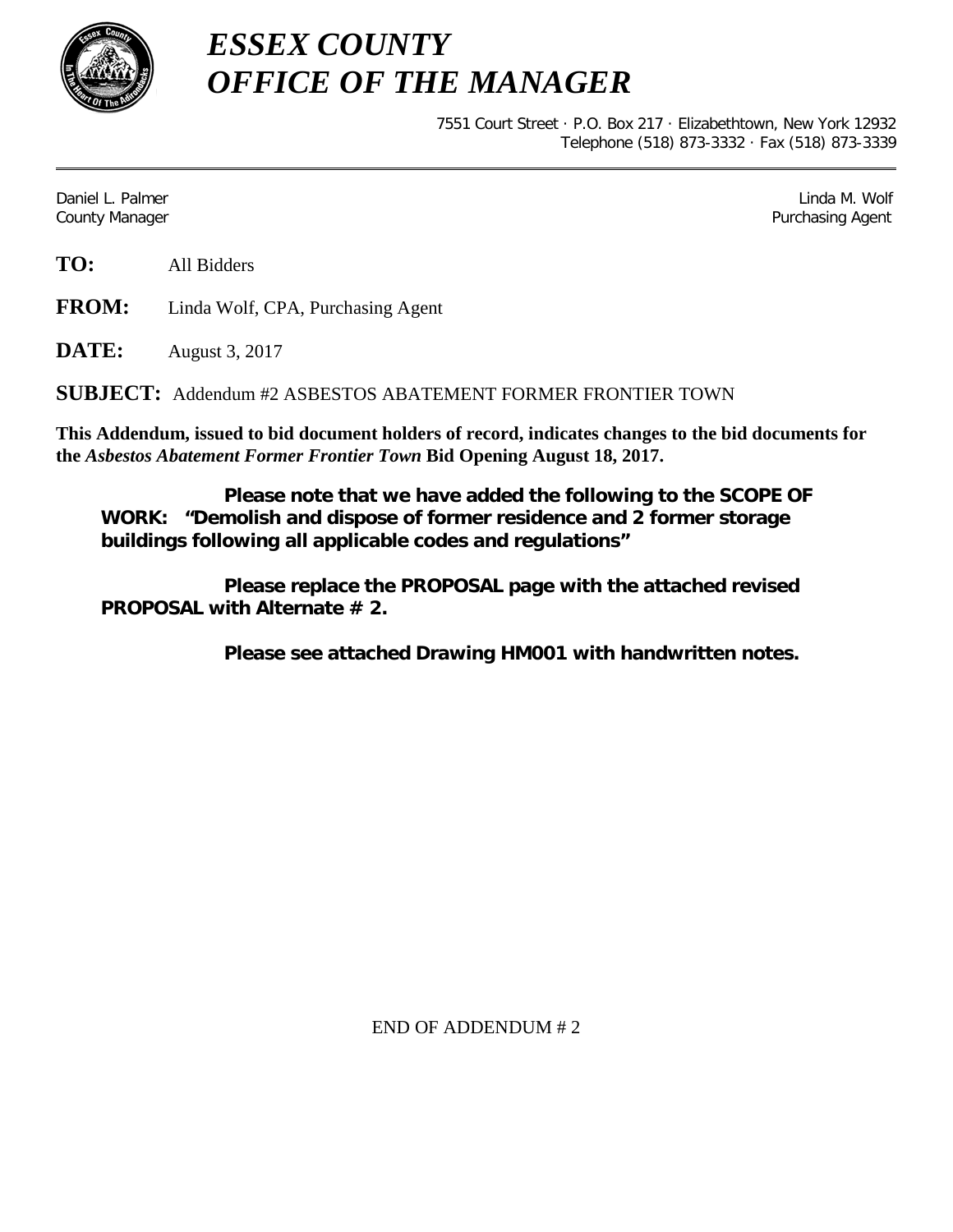## **PROPOSAL**

Date:

Proposal of

to furnish and deliver all labor, supervision, materials, and equipment and perform all work in accordance with the Specifications for *Frontier Town Asbestos Abatement* in the Town of North Hudson, New York for the following lump sum cost.

The owner, Essex County, is tax-exempt. Do not include sales tax in Bid amounts.

The undersigned bidder has carefully examined the contract documents, site of the work, is familiar with existing conditions, and will provide all necessary insurance, bonds, machinery, tools, apparatus, false work and other means of construction, and do all the work and furnish all the materials called for by said contract according to the following bid, including all labor, supplies and equipment, permits, fees, overhead and profit for the following Lump Sum price. The Lump Sum price is to be shown in both words and figures. In the event of discrepancies, the amount shown in words shall govern. All items are to be furnished and installed in place complete.

### **BASE BID: (Former Motel)**

|                                                               | (Amount in Words)                         |
|---------------------------------------------------------------|-------------------------------------------|
|                                                               | (Amount in Figures)                       |
|                                                               |                                           |
| <b>ADD ALTERNATE #1: (Welcome Center)</b>                     |                                           |
|                                                               | (Amount in Words)                         |
|                                                               | (Amount in Figures)                       |
| ADD ALTERNATE #2: (Former Residence and 2 Storage Structures) |                                           |
|                                                               | (Amount in Words)                         |
|                                                               |                                           |
|                                                               | (Amount in Figures)                       |
| <b>TOTAL:</b>                                                 |                                           |
|                                                               | (Amount in Words)                         |
|                                                               |                                           |
|                                                               | $\sim$ $\sim$<br>$\overline{\phantom{a}}$ |

(Amount in Figures)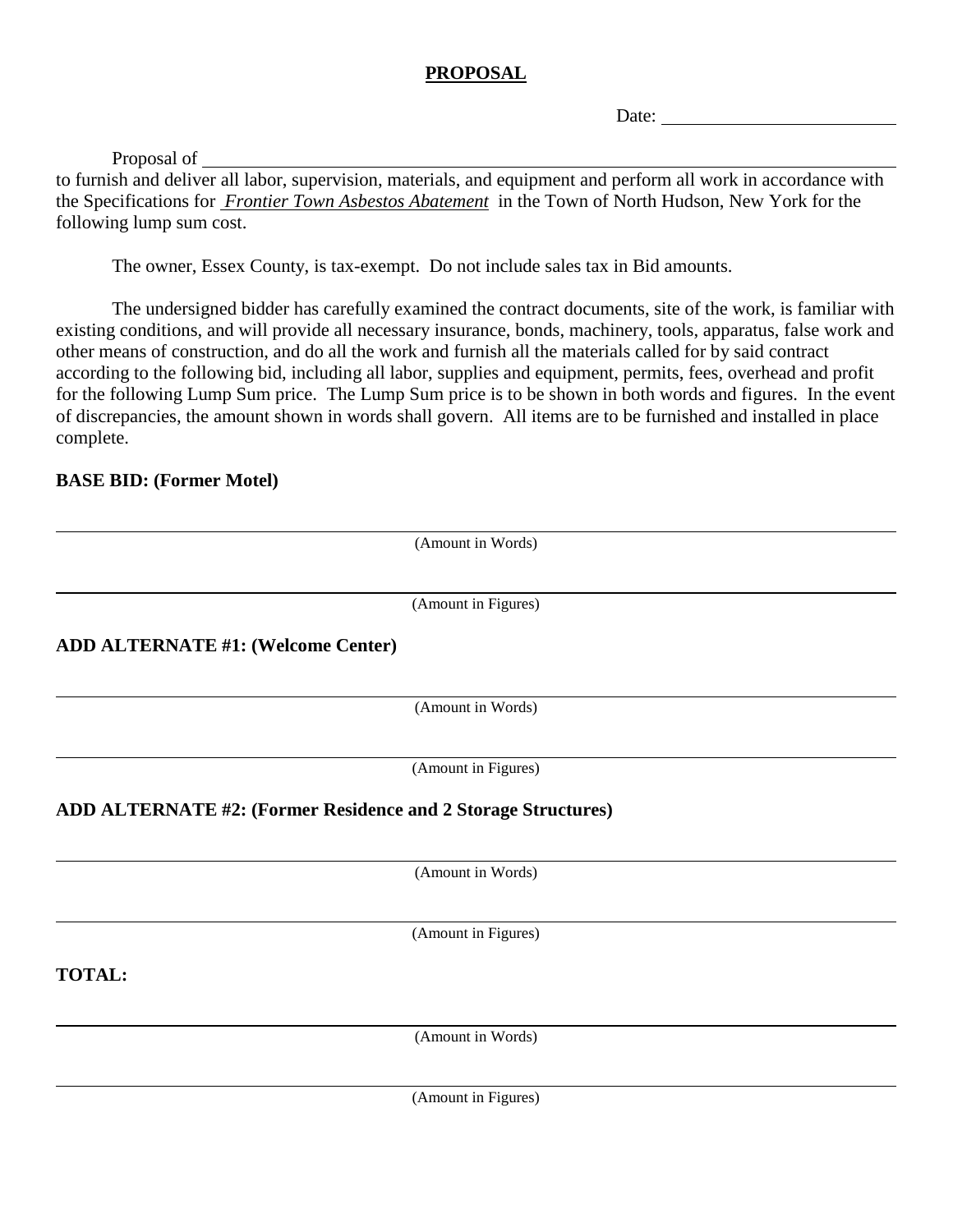The undersigned further understands that the contract will be awarded to the competent, qualified bidder submitting the lowest bid for the Total Bid.

#### ADDENDA ACKNOWLEDGEMENT

| Addendum No. | Date Received |  |  |
|--------------|---------------|--|--|
|              |               |  |  |
|              |               |  |  |

The undersigned agrees as follows:

- 1. The total contract price bid shall be accepted as full compensation for the complete work subject to additions or deductions in quantity of work performed or changes agreed upon.
- 2. Within twenty (20) days from the date of "Notice of Acceptance" of the Proposal, to execute the contract and to furnish a satisfactory labor, material and performance bond in the amount of 100% of the contract price.
- 3. To execute the work as specified herein as soon as possible after notice of award.
- 4. To comply with requirements as to the conditions of employment, wage rates and hours set forth in the bidding documents.
- 5. Progress Payments will be made on a percentage of completion basis monthly.
- 6. 5% Retainage will be withheld until final approval of project(s).

| Bidder:    |                                |
|------------|--------------------------------|
| By:        |                                |
| Title:     |                                |
| Address:   |                                |
| Dated:     |                                |
| Telephone: |                                |
| Fax:       |                                |
|            | Social Security/Federal ID No: |
| Email:     |                                |